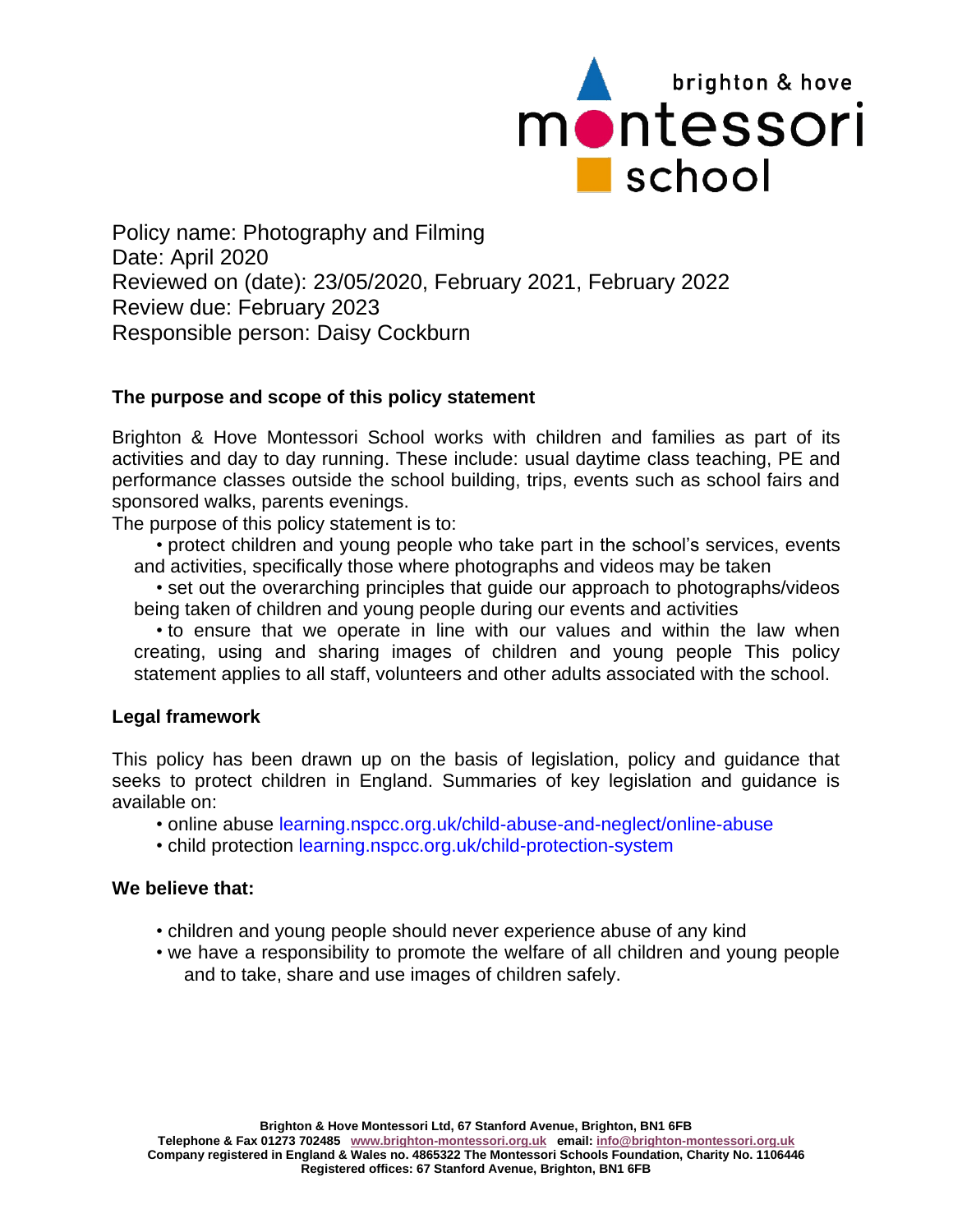### **We recognise that:**

- the welfare of the children and young people taking part in our activities is paramount
- children and their parents/carers have a right to decide whether their images are taken and how these may be used, regardless of age, disability, gender reassignment, race, religion or belief, sex or sexual orientation
- consent to take images of children is only meaningful when the children and their parents/carers understand the potential risks associated with the use and distribution of these images
- there are potential risks associated with sharing images of children online. More information about this is available from learning.nspcc.org.uk/researchresources/briefings/photography-sharing-images-guidance
- we all need to be continually working to ensure that policy and practice is based on a wide view of what may happen to pupils, not only in school but also beyond it. Recognising that school can still play a significant role in ensuring that the vulnerability of pupils in other parts of their lives is reduced.

### **We will seek to keep children and young people safe by:**

- always asking for written consent from a child and their parents or carers before taking and using a child's image
- not using, or changing the names of children whose images are being used in our published material whenever possible (and only using first names if we do need to identify them)
- never publishing personal information about individual children
- reducing the risk of images being copied and used inappropriately by:
- only using images of children in appropriate clothing (including safety wear if necessary)
- avoiding full face and body shots of children taking part in activities such as swimming where there may be a heightened risk of images being misused.
- using images that positively reflect young people's involvement in the activity.

We will ensure everyone involved in our organisation knows the procedures to follow to keep children safe including reporting the abuse or misuse of images of children.

We will ensure parents/carers understand that website and social media platforms can be viewed throughout the world and not just in the United Kingdom where UK law applies.

### **Photography and/or filming for personal use**

When children themselves, parents/carers or spectators are taking photographs or filming at our events and the images are for personal use, we will publish guidance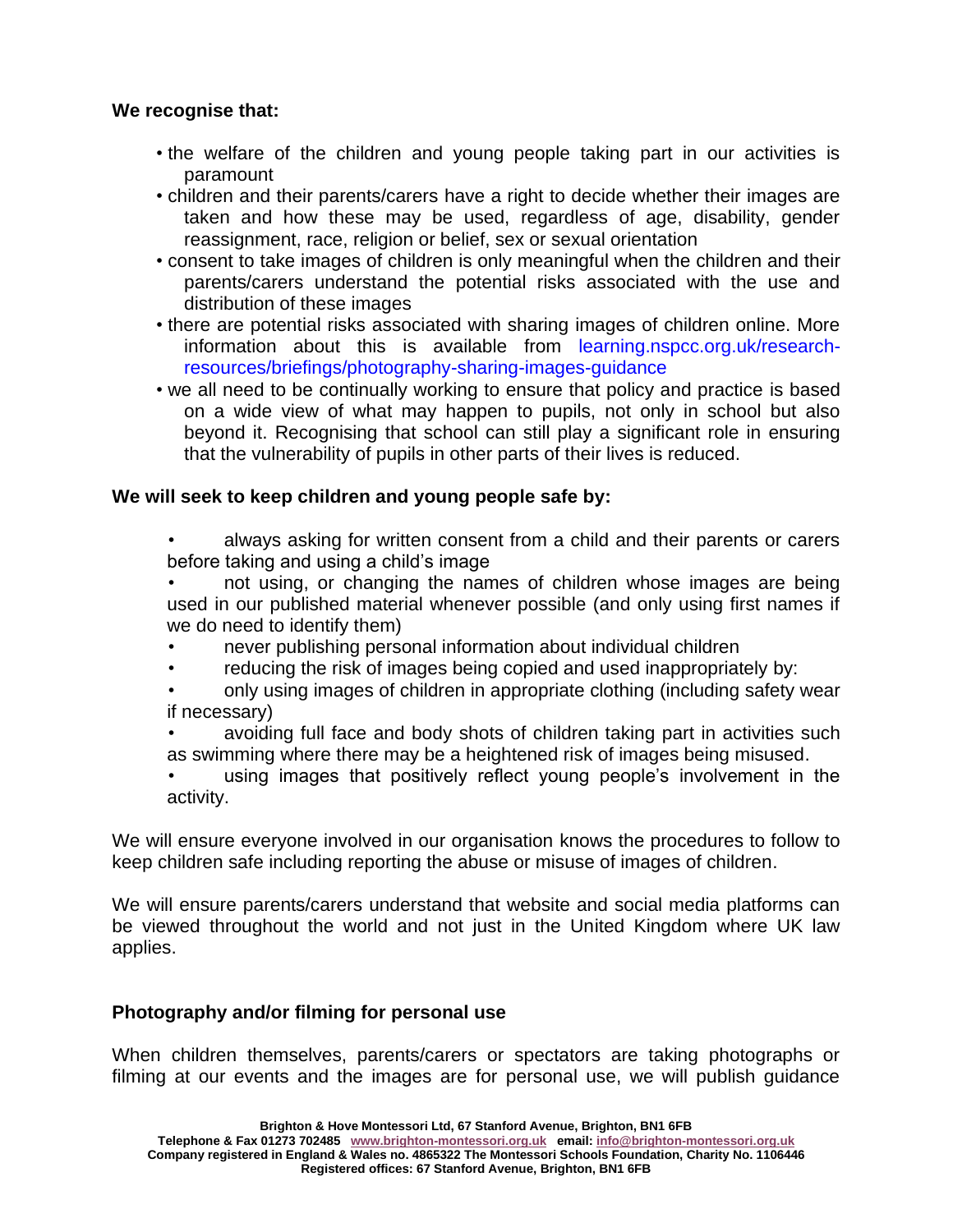about image sharing in the event programmes and/or announce details of our photography policy before the start of the event. This includes:

• reminding parents/carers and children that they need to give consent for the school to take and use images of children

• asking for photos taken during the event not to be shared on social media and/or asking people to gain permission from children and their parents/carers before sharing photographs and videos that include them, as appropriate

• recommending that people check the privacy settings of their social media account to understand who else will be able to view any images they share

• reminding children, parents and carers who they can talk to if they have any concerns about images being shared, which should be the safeguarding lead who can guide them to this policy and deal with any issues.

# **Photography and/or filming for the school's use**

We recognise that our school personnel may use photography and filming as an aid in learning activities such as music or drama. However, children/young people and their parents/carers must be made aware that this is part of the programme and give written consent.

If we hire a photographer for one of our events, we will seek to keep children and young people safe by:

• providing the photographer with a clear brief about appropriate content and behaviour

• ensuring the photographer wears identification at all times

• informing children and parents/carers that a photographer will be at the event and ensuring they give written consent to images which feature their child being taken and shared

• not allowing the photographer to have unsupervised access to children

• not allowing the photographer to carry out sessions outside the event or at a child's home

• reporting concerns regarding inappropriate or intrusive photography following our child protection procedures.

# **Photography and/or filming for wider use**

If people such as local journalists, professional photographers (not hired by the school) or students wish to record one of our events and share the images professionally or in the wider world, they should seek permission in advance.

They should provide:

- the name and address of the person using the camera
- the names of children they wish to take images of (if possible)
- the reason for taking the images and/or what the images will be used for

• a signed declaration that the information provided is valid and that the images will only be used for the reasons given.

The school will verify these details and decide whether to grant permission for photographs/films to be taken. We will seek consent from the children who are the